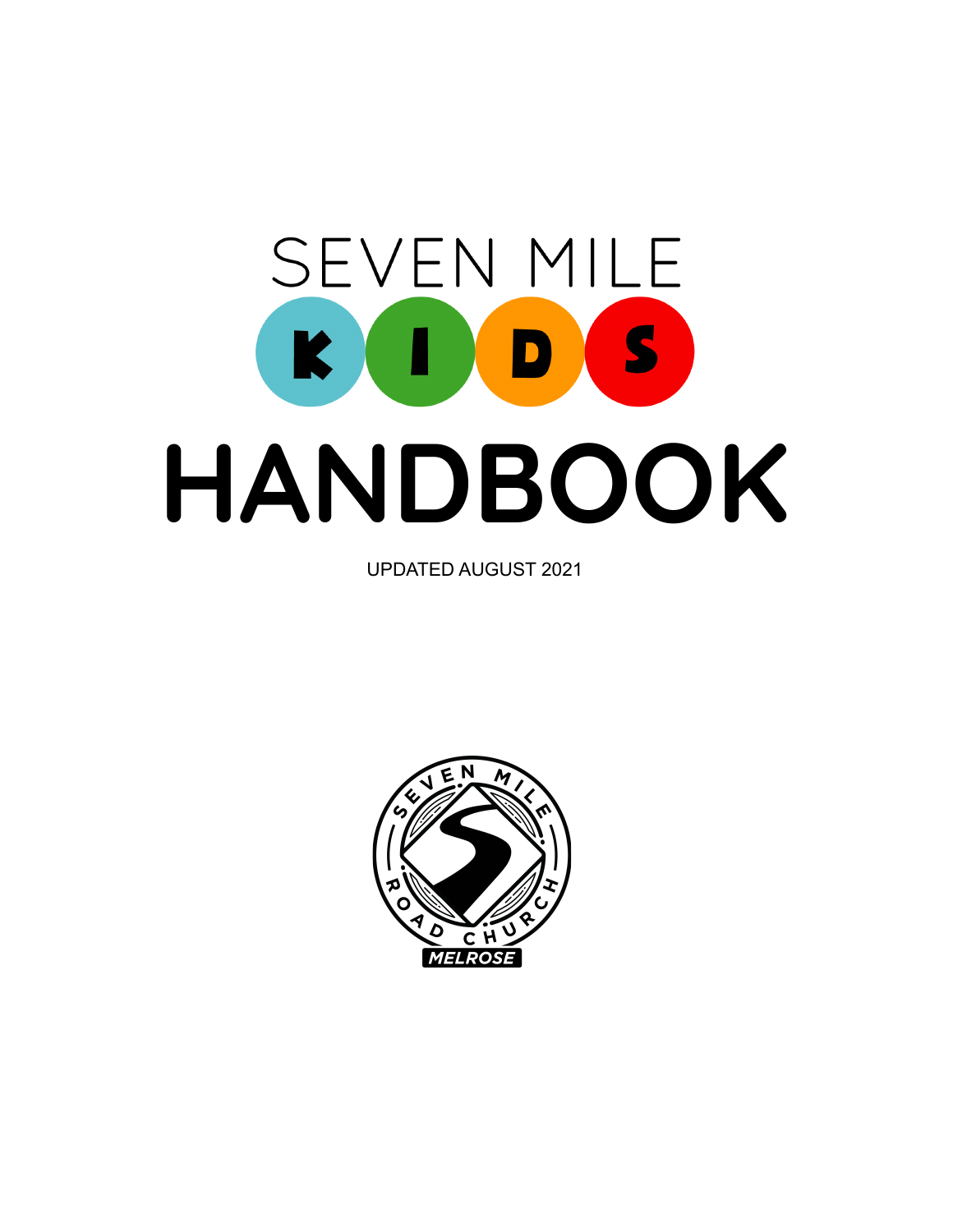# **LOVING OUR SONS AND DAUGHTERS BY LEADING THEM TO THE GOSPEL**

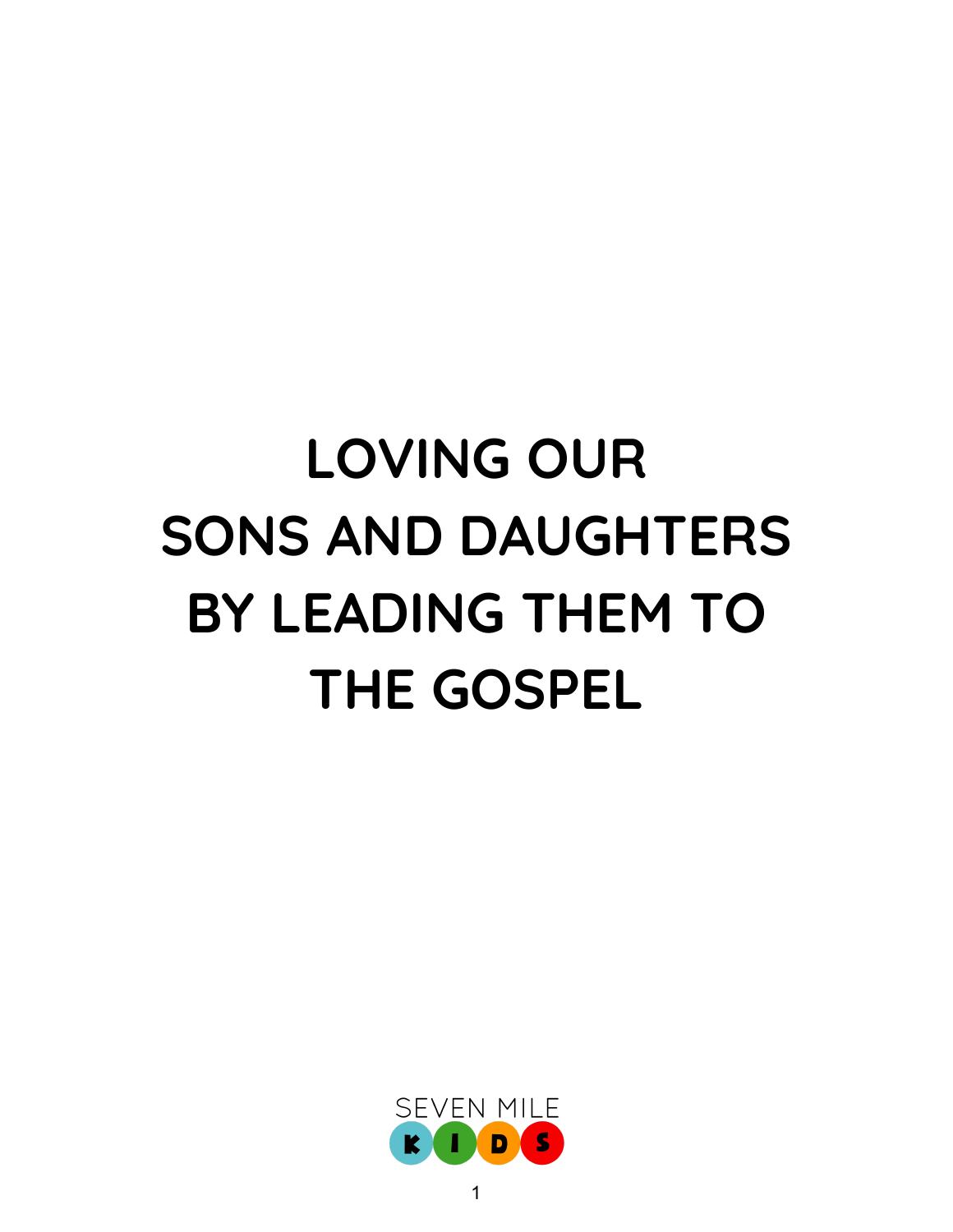# **TABLE OF CONTENTS**

- Welcome
- Note to Parents
- Children In Our Gathering
- Safety
- Reporting Guidelines
- Illness & Injury
- Covid guidelines protocol and cleaning
- Discipline
- Restroom Policy
- Schedule
- Check In/Out Guidelines
- Gospel Story Curriculum
- Classroom Groupings
- Classroom Schedule
- Volunteer Qualification and Responsibilities
- Policy Review
- Annual Re-Enrollment
- Staff/ Lead Contacts
- Emergency Injury Report
- Health Attestation Form

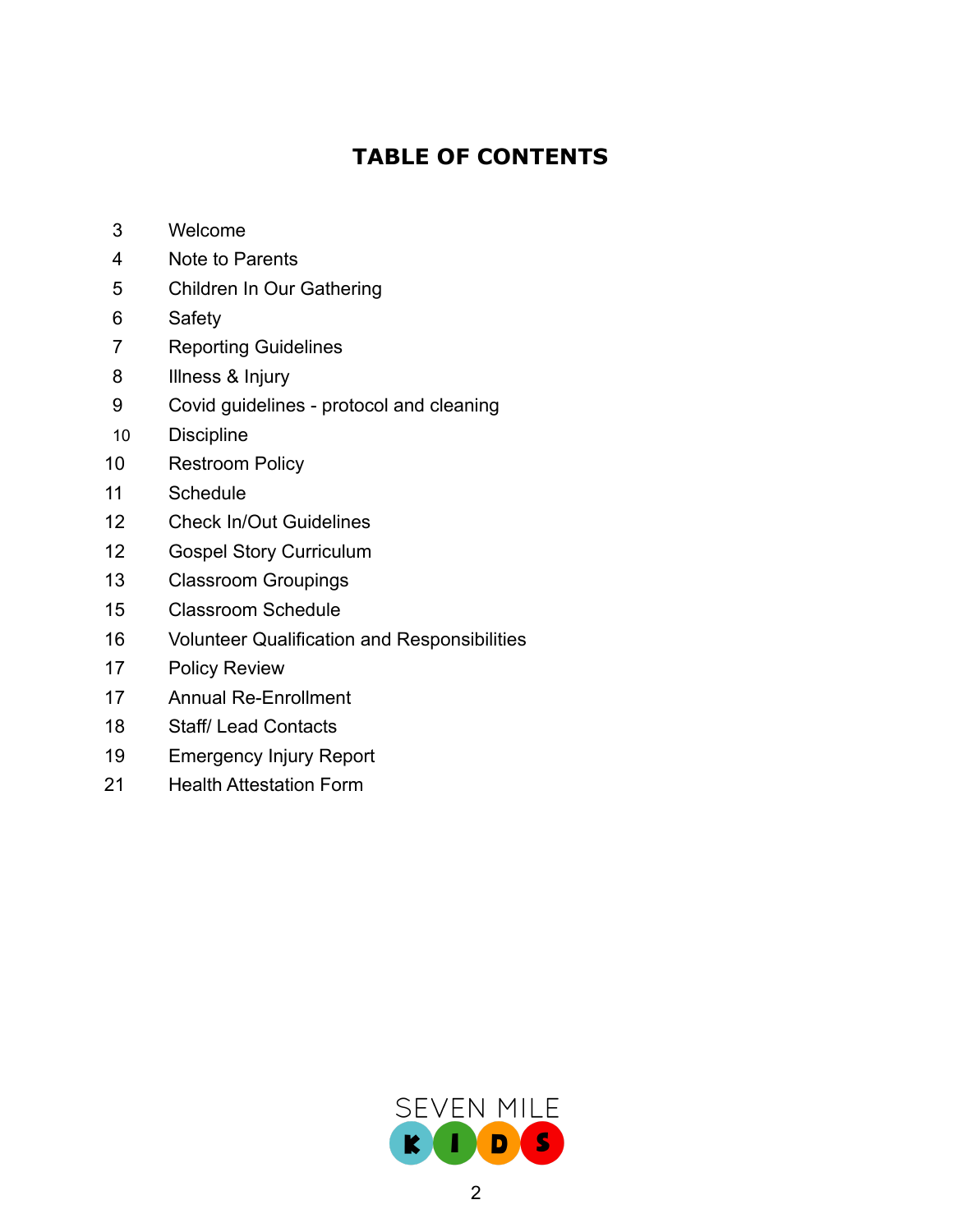# **WELCOME**

Welcome and thank you!

What a grace it is to join with you and to lead our children in worship of the living God each week! We care deeply about the sons and daughters that our Father has blessed us with and are working hard to lead them toward a grace-centered, Biblically-grounded love of Jesus and His gospel. Our prayer is that they will grow up holy, healthy, and happy to call Seven Mile Road home. We are so excited and so thankful that you are aligning with the church's heart to serve and lead our children to this end. At Seven Mile Kids, our desire for every child is the following:

- Grow in the language of the Gospel
- Enjoy coming to Lord's Day worship
- Come to saving faith

The Seven Mile Kids Handbook is your guide to the policies and procedures at Seven Mile Kids. All of the policies and procedures that we have are in place to keep both kids and leaders safe. Please take time to read through this handbook carefully and apply these things during your time with the children.

Grace and Peace,

Seven Mile Road Staff

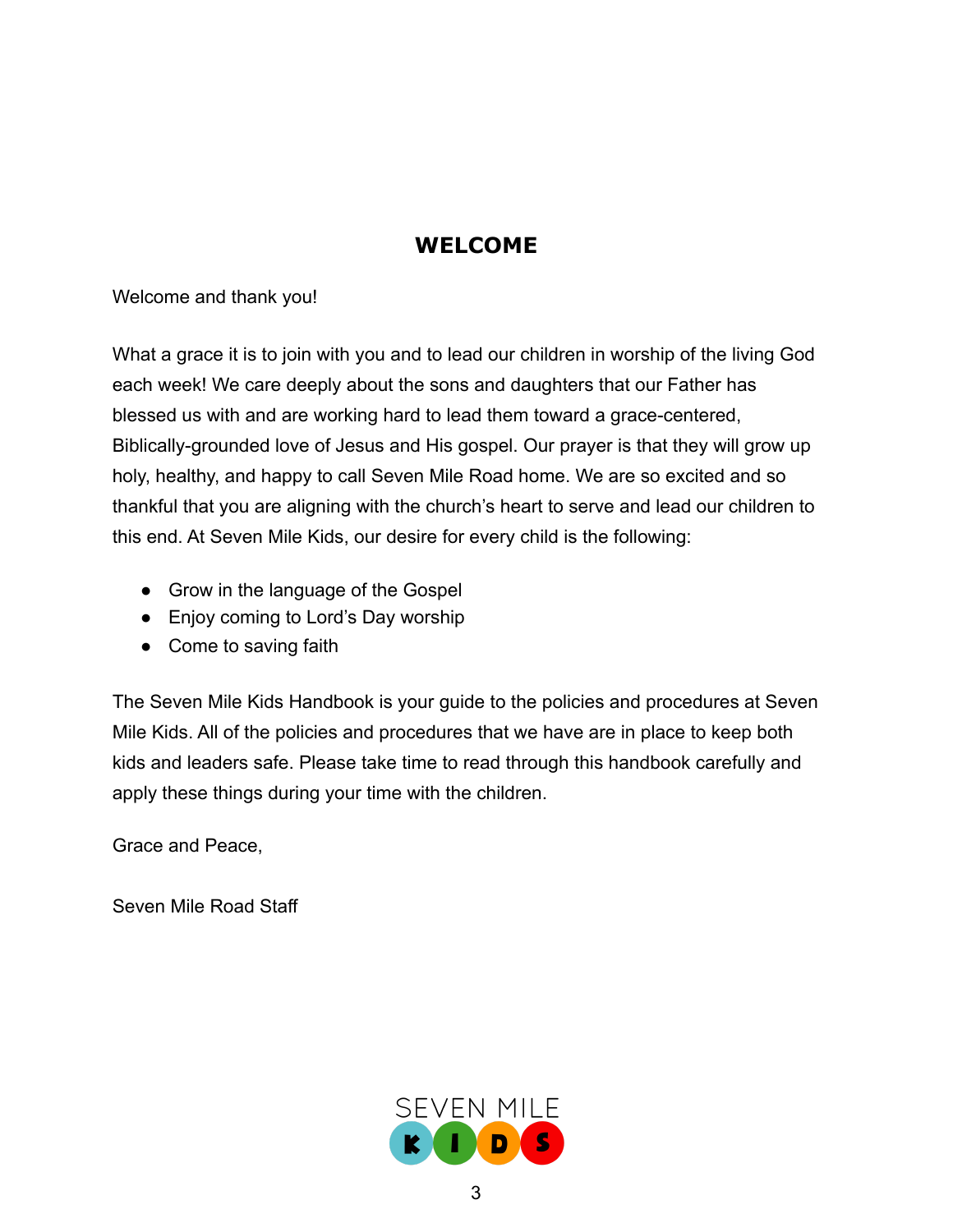# **NOTE TO PARENTS**

It is our joy to serve you and your children by aiding in their love for Jesus in the life of Seven Mile Road. In doing so, here are a few guidelines we ask parents to follow.

- Volunteer and serve in Seven Mile Kids.
- Provide your child with a snack if there are particular specifications or health issues your child has.
- Be sure that your child's check in/out is handled by the same parent/guardian.
- Label your child's belongings (water bottles, pacifiers, etc) that they bring to class.

For everyone's safety in Seven Mile Kids, we ask that if your child has any symptoms listed in the "Illness and Injury" section listed on Page 8, that you do not bring your child downstairs for Seven Mile Kids. We ask that you bring your child to Seven Mile Kids only if he/she has been symptom free for 24 hours prior to Sunday.

Additionally, we ask that each parent/guardian read this handbook thoroughly so you are aware of the processes involved as we care for and instruct your children. If there are any specific needs or preferences you have for your children, you can make mention of them in the registration form and we will be sure to adhere to those specific needs when applicable.

Thank you for your participation and cooperation with Seven Mile Kids.

Grace and Peace,

Seven Mile Kids Staff

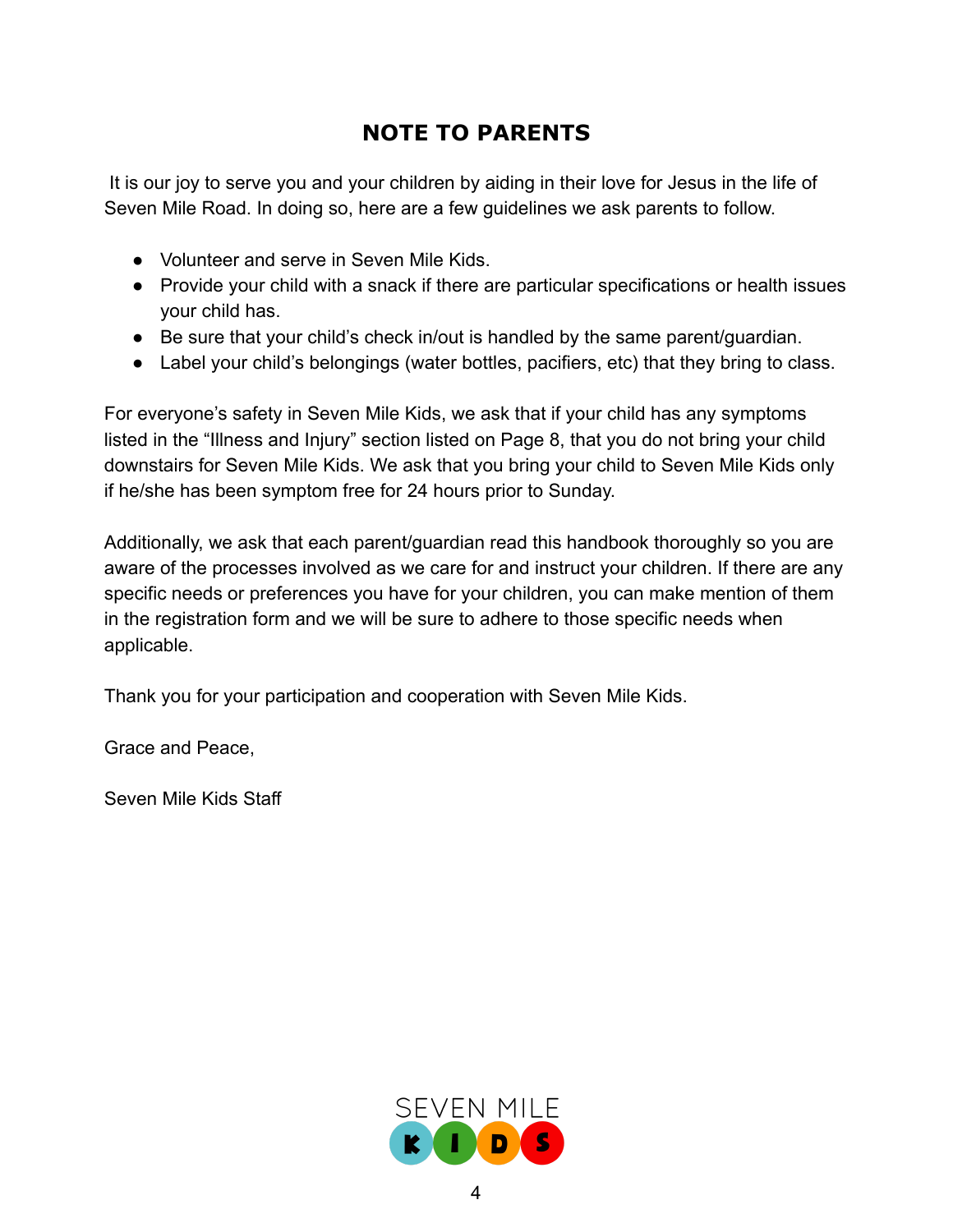# **CHILDREN IN OUR GATHERINGS**

In our fallen world, we often live with unresolvable tension when trying to fully embrace everything we value simultaneously. In the case of gathered worship, we value BOTH creating space for people to connect individually and corporately with God and the gospel *with as little distraction as possible* AND integrating our children in the worshiping life of the community *as fully as possible*.

There is a continuum along which every church lands in navigating this tension:

•On one end are "family-integrated" churches that provide no childcare at all: all children of all ages are included in all elements of every worship gathering.

•On the opposite end are "separate program" churches who remove all children from the entirety of the worship gathering by providing an entirely separate program from beginning to end.

We've always gravitated toward "as much inclusion as we can." We want our children growing up to love gathered worship, the preaching of the Word, gospel-centered liturgy, and corporate singing.

To that end, our youngest children (12 months - 3rd grade) will be cared for downstairs during gathered worship. See "Schedule" section on page 11 for more information.

That said, parents are always welcome to keep their children of any age with for the duration of the Sunday Gathering. We love kids and they are welcome here.

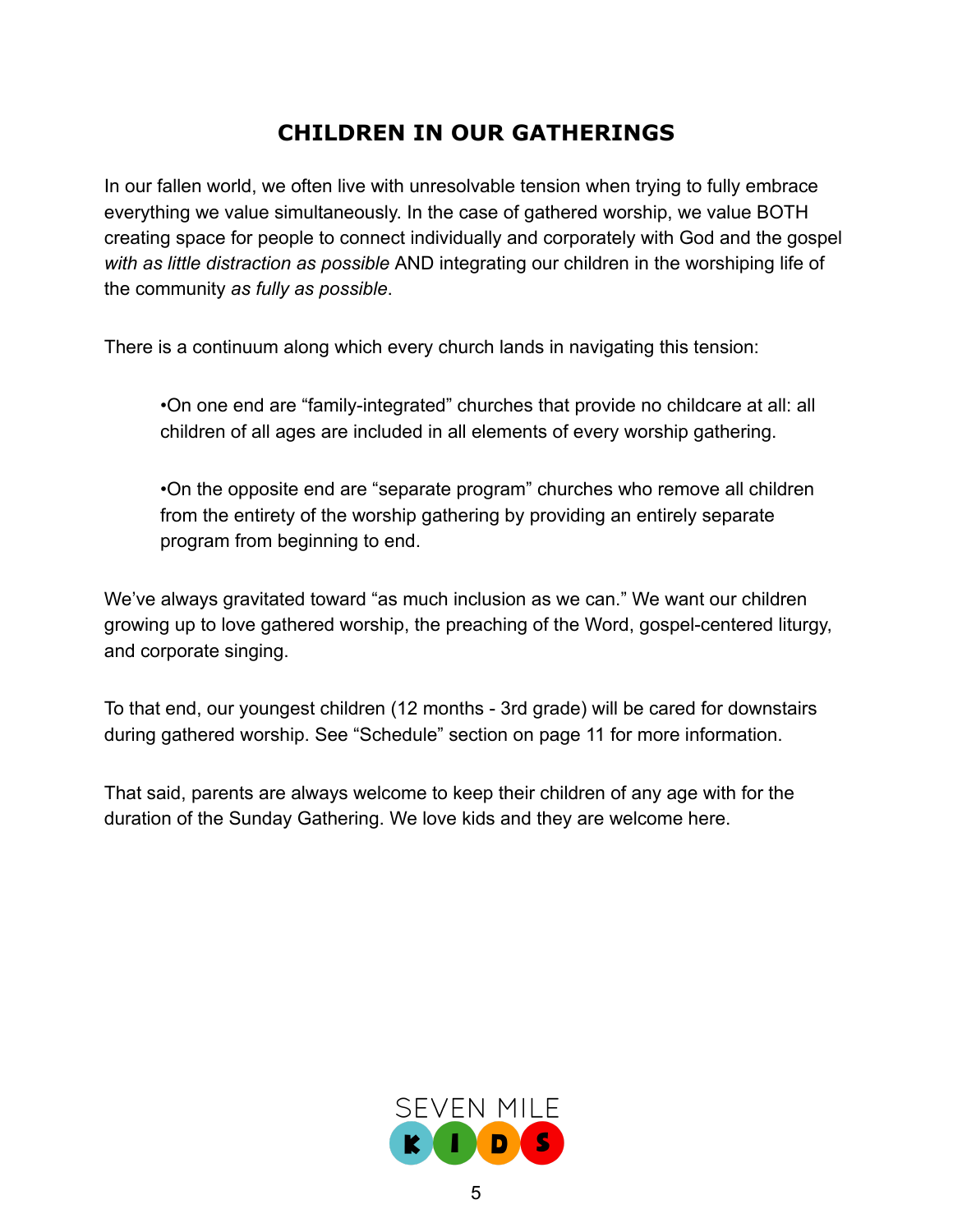# **SAFETY**

It is our responsibility, both to God and parents to provide a nurturing and safe environment for our children. To that end, we have developed particular safety policies and procedures. All Seven Mile Kids staff and volunteers must abide by the following:

- Before serving, every volunteer will complete MinistrySafe training and required reference checks.
- No child will ever be left unsupervised.
- Each classroom will be staffed with 2-3 volunteers each Sunday. No classroom should ever be left unattended.
- Two volunteer rule for all classrooms. There should always be 2 volunteers present with children. If there is a situation in which there is only one adult, the door to the room shall remain open.
- Staff/Leader is not to abuse children in any way, including:
	- Physical abuse strike, spank, shake, or slap
	- Verbal abuse humiliate, degrade, threaten, compare, or criticize
	- Sexual abuse inappropriate touch or verbal exchange
	- Mental abuse shaming, withholding love, or cruelty
	- Neglect withholding food, water, or basic needs, etc.

\*\*Any type of abuse or corporal punishment will not be tolerated.

\*\*If there are any questions or discretionary issues, please speak to the church pastoral staff immediately.

\*\*Our hope is that we never have to encounter these kinds of situations. The detailed nature of this language is for all volunteers' and children's protection.

Under no circumstances should any volunteers release a child to anyone other than the person who placed them in Seven Mile Kids unless they have the corresponding Pick Up Label or the parent has notified you of the change.

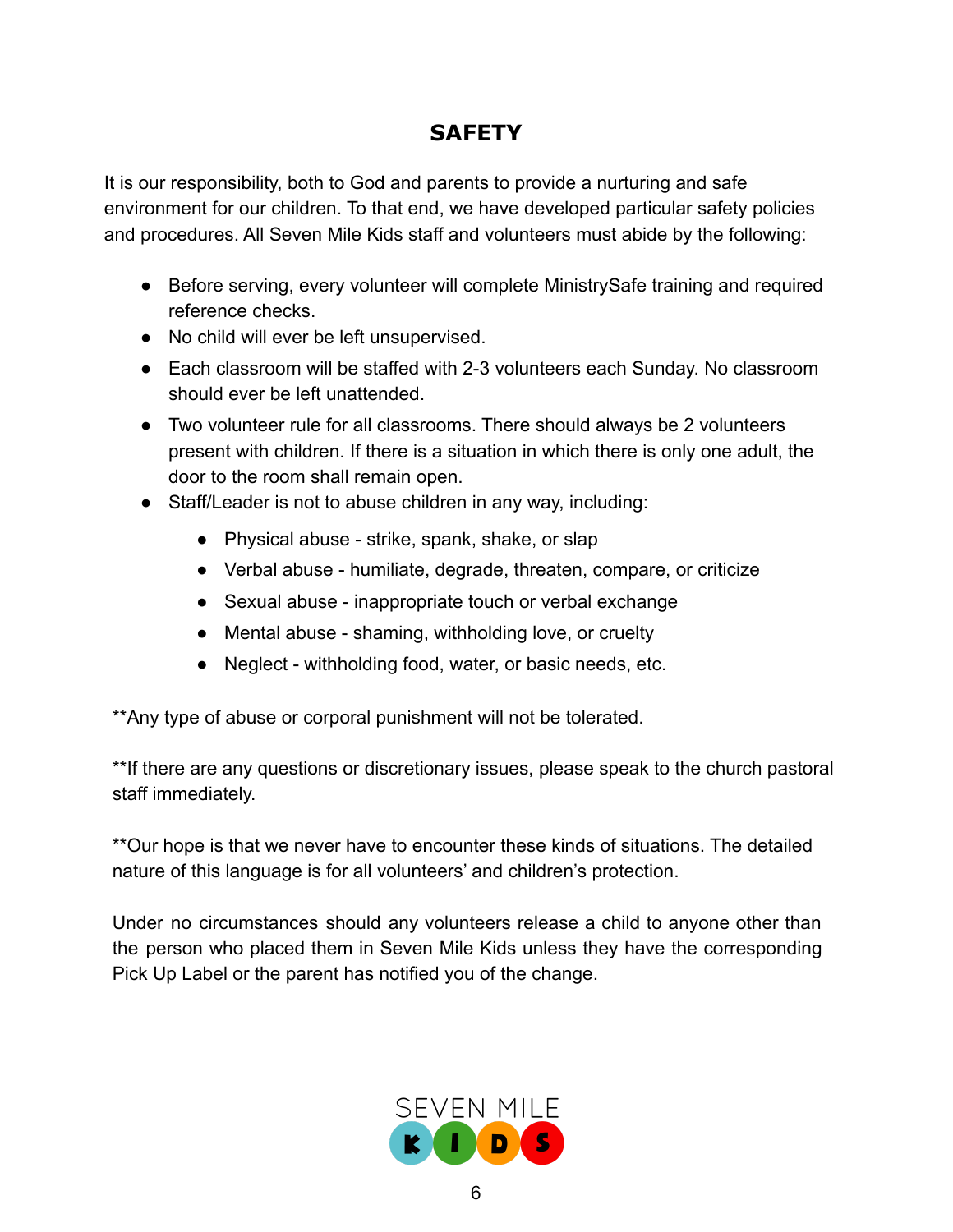# **REPORTING GUIDELINES**

As a volunteer in Seven Mile Kids, you are a Mandatory Reporter as defined by Massachusetts State Law. According to Massachusetts State Ann. Laws Ch. 119, § 51A:

If you have reasonable cause to believe that a child is suffering from or has died as a result of abuse or neglect, you are required by law to report it. Abuse and neglect is defined as follows:

- Abuse inflicted upon him or her that causes harm or substantial risk of harm to the child's health or welfare, including sexual abuse
- Neglect, including malnutrition
- Being a sexually exploited child
- Being a human trafficking victim

This is to protect, serve, and minister to those abused or neglected and also to protect, serve, and minister to the reporter and anyone affected.

The reporting process is as follows:

- 1. Mandatory reporter submits an oral report IMMEDIATELY to someone on the Pastoral Team.
- 2. The pastor files an immediate ORAL report with the Department of Children and Families
- 3. The pastor files a WRITTEN report with the Department of Children and Families within 48 hours of the initial report.
- 4. Pastor will notify parents of report
- 5. Reporter may be asked for follow up questions.

The church will take immediate measures to protect, counsel, minister, and serve anyone who has been affected by abuse or neglect. The first step is to take the proper legal action. For more information, you can visit [www.mass.gov/dcf.](http://www.mass.gov/dcf)

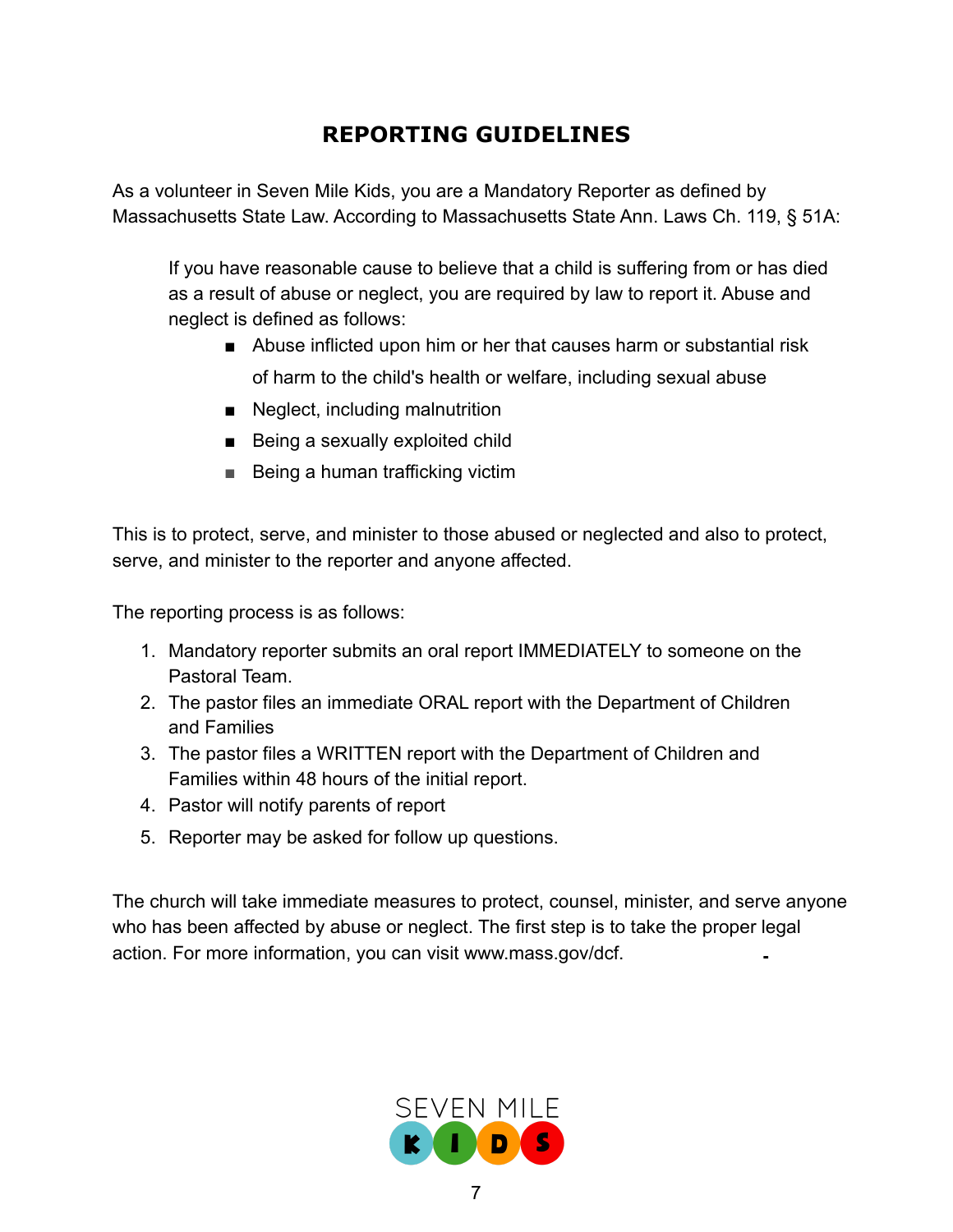# **ILLNESS & INJURY**

Children with any illness will not be received into a classroom. This includes and is not limited to:

- High fever
- Vomiting
- Diarrhea
- Frequent coughing
- Rashes
- Any other infectious/contagious illnesses

Children will only be received if they have been symptom free for at least 24 hours.

Parents/guardians will attest an absence of symptoms prior to placing their child(ren) in Seven Mile Road children's ministry. See Health Attestation Form on page 21.

\*Minor cuts and scrapes will be attended to by teachers and helpers. Parents will be notified of this attention.

\*\*All medication must be administered by the child's parent(s).

\*\*\*Any emergency situation should be given immediate medical attention. Parents will be notified immediately. If necessary, medical personnel will be called.

\*\*\*\*Any emergency situation will require an injury report (see page 19) to be filled out by the involved parties.

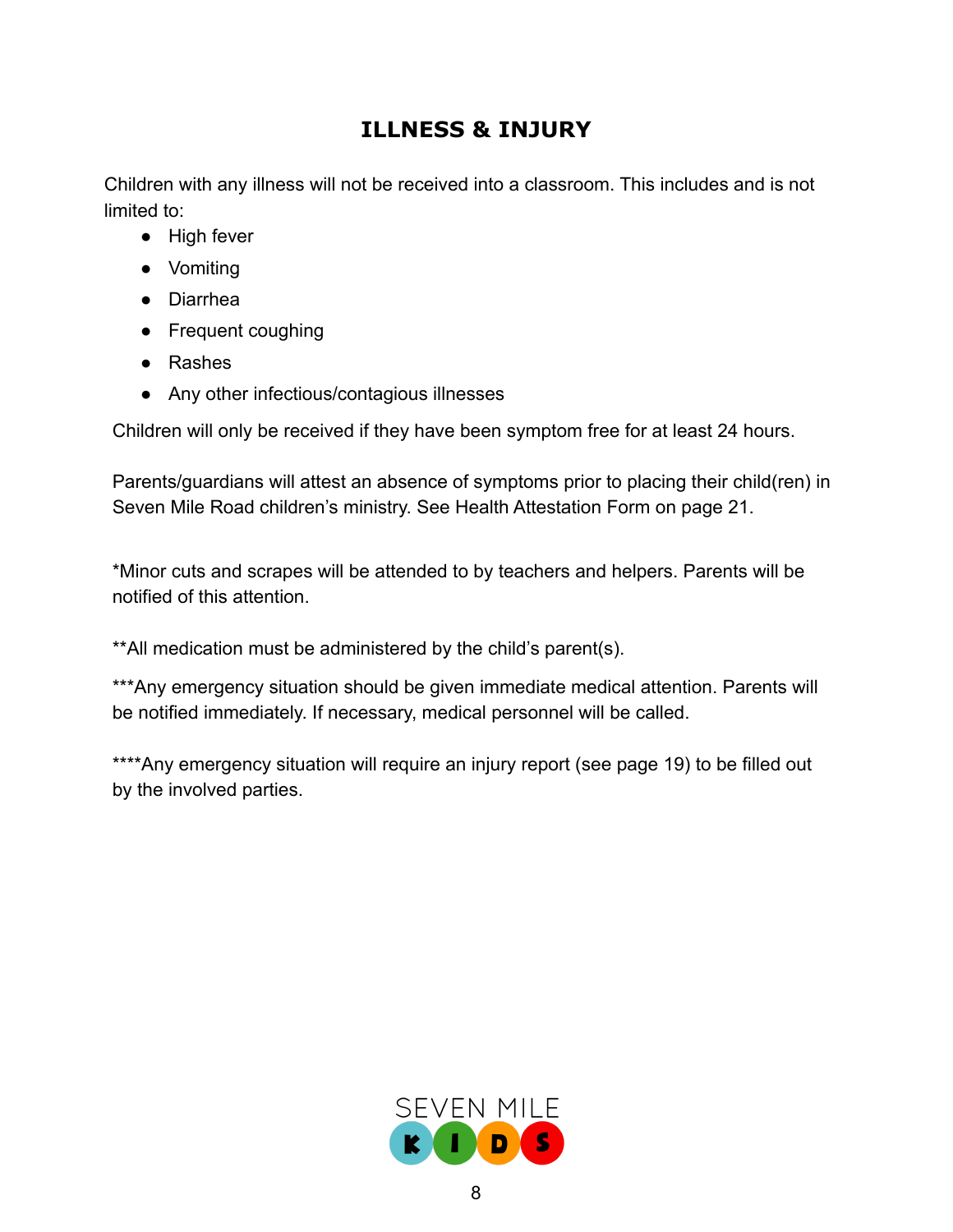# **COVID GUIDELINES**

Classroom expectations:

- Do not volunteer if you are experiencing any symptoms of Covid 19 (see page 22), or if you have a confirmed or potential exposure to Covid-19.
- As of this update (August 2021) masks are to be worn covering the mouth and nose at the discretion of the individual. If at any time there is a city, state, or church wide mask mandate put in place, volunteers and parents will be notified.
- If a child displays symptoms (fever, chills, cough, shortness of breath, sore throat, difficulty breathing, gastrointestinal distress) while in care, the child will be moved to an area separate from others (while remaining in full adult supervision), and the parents will be notified via text message immediately. The child will not return to close proximity of others and will be removed by the parent.
- Hand sanitizer will be made available in each classroom to be utilized by both staff and children. Hands will be cleaned with soap and water, or with sanitizer wipes/gel as needed including upon arrival, at dismissal, and before snack. Hand sanitizer will be stored out of reach of children when not in use. Volunteers will ensure sanitizer is fully rubbed in/dry to make sure children do not get sanitizer in their hands/mouth.

Classroom safety and cleaning:

- Classrooms will be clean upon arrival on Sundays (weekly cleaning will be done prior to Sunday.
- Shared materials will be used with discretion and minimized as practicable through the use of child specific materials (art supplies, etc)
- Books and paper based materials are not considered high risk and may be utilized within the classrooms.
- Minimally 2 windows will remain open in the classroom area when weather appropriate to promote air flow.
- Any toys mouthed (or otherwise made dirty) will be placed in the specified bin for thorough cleaning and removed from general play.

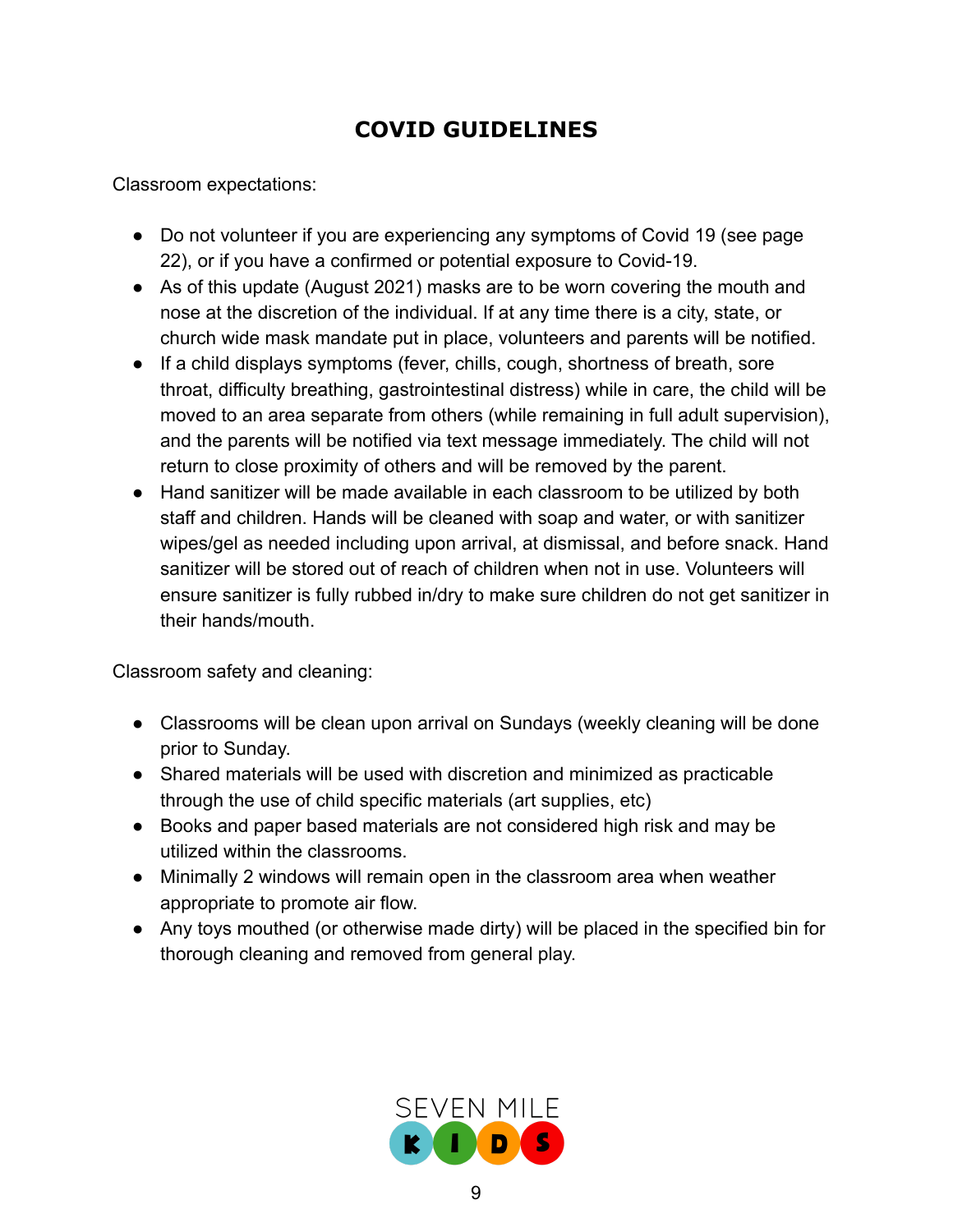# **DISCIPLINE**

If a child is having difficulty following instructions or is being repeatedly disruptive in class, a teacher will walk the child to a less active area in the classroom and remind them that for everyone in class to be able to learn, people need to listen and follow instructions. The teacher will welcome them to join in with the rest of the class as soon as the child is ready. If the behavior persists, the point person will speak with the parent.

- Classroom volunteers will address the behavior with the child once (or twice depending on severity of disruption and ability for redirection) without shame or embarrassment.
- If the issue persists the volunteer will text the point person (PP). The PP will then come downstairs so an additional adult is present and the PP will assist with child(ren) while teacher(s) are able to continue with the lesson.
- If the issue still persists, the PP will get a parent, either via text or retrieve a parent from the sanctuary.

\*When speaking with the parent, please provide a detailed, factual, and objective account of the incident while refraining from exaggeration

# **RESTROOM POLICY**

It is standard procedure that children will be helped to the restroom by a volunteer with general supervision. The child will receive further assistance only if he/she requests it.

Any special instructions or specific preferences from parents should be recorded in check-in and will be recorded on the child's label. Be sure to check the name tag of the child using the restroom before he/she enters the restroom. If you have any questions regarding further details, please speak with the Seven Mile Kids Coordinator, or Point Team.

Seven Mile Kids adopts a "No Diaper Change Policy." Diaper changes will be handled only by the parent/guardian. Teachers and helpers will not be required to change any diapers. If a diaper change is needed during class, a teacher will text a parent at the phone number provided on the name tag.

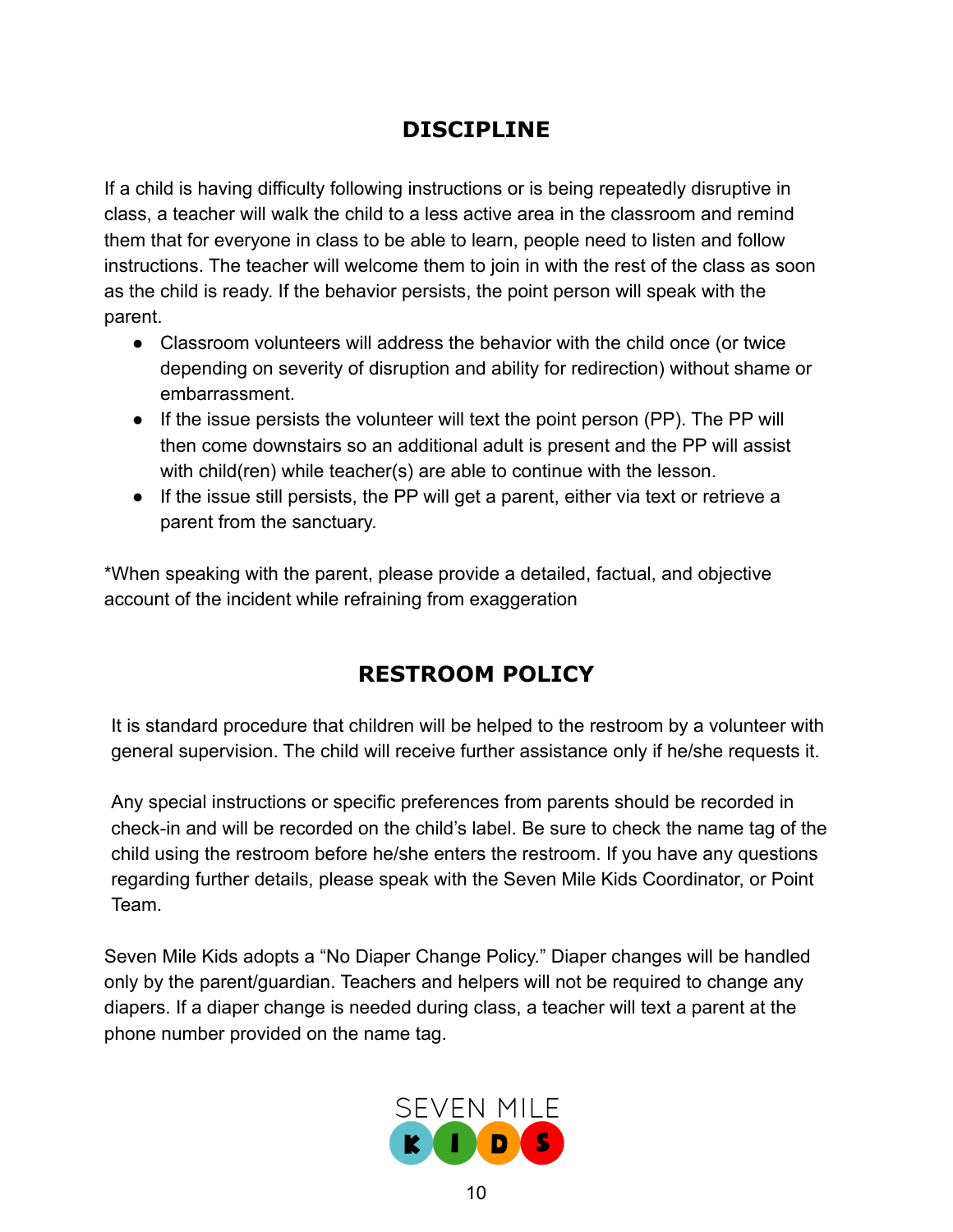# **SCHEDULE**

Worship: All of our children join the larger congregation for the beginning elements of our service.

Kid Sermon: At this point in our liturgy, children will be asked to come to the front for the KidsSermon. The pastor leads our kids in teaching and prayer before dismissing them downstairs.

Transition: During the time of greeting and offering, children ages 1 through 9 (12 months – 3rd grade) proceed downstairs for their time in Seven Mile Kids. Children will need to be escorted to their classroom by a parent.

Dismissal: The oldest classroom (K - 3rd) will be escorted back upstairs after communion to join the congregation for worship. The teacher and point person will dismiss the child to their parent/guardian.

The younger classrooms (Crawlers and Climbers) will remain downstairs for the duration of the service to be picked up by parents/guardians when the service is over.

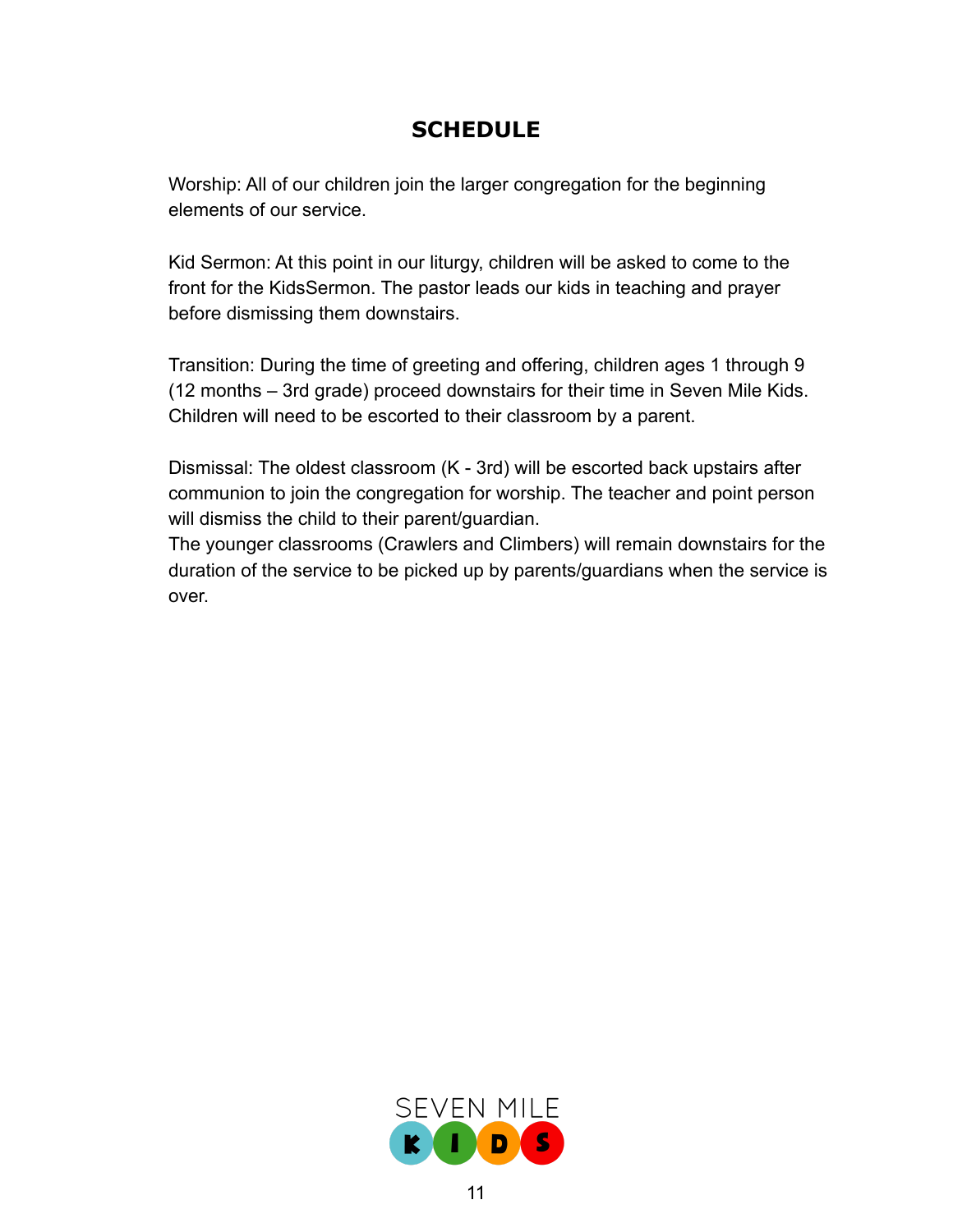# **CHECK IN/OUT GUIDELINES**

CHECK-IN: Please check your child(ren) in before the service begins. Check in stations are available in the lobby. If assistance is needed please check with Seven Mile Kids Coordinator or a member of the Seven Mile Road staff.

The parent/guardian will enter their child(ren)'s information using Planning Center. Any information regarding special needs for a child (bathroom, allergies, etc.) should be entered upon check-in and will be recorded on the Child's label. If the child has an allergy, please place a brightly colored sticker on the name tag as well. Stickers can be found at the check-in station.

Acquire a name tag with unique code for your child(ren). Affix name tag to child's back and retain code for pick up. Upon pickup the code on the name tag will be verified to match code on pick up tag.

CHECK-OUT: The older children who have joined the rest of the family for the ending elements of worship will be manually checked out by the teachers. Children in the younger classrooms (crawlers and climbers) will check out with parents upon pick up. Parents will give Check-Out Label (with barcode) to the Volunteer to verify Parents/Guardians with the Child's Name Tag. Volunteer checks out the child on Check-out station.

## **GOSPEL STORY CURRICULUM**

Because children need help understanding that the Bible is one story with Jesus as the hero, the *Gospel Story Curriculum* focuses on Christ as it teaches preschool through 3rd-grade children key stories from Genesis to Revelation that highlight God's plan of redemption.

This unique 1.5 year curriculum grows with children by exploring the same Bible stories at different learning levels, presenting the material in a fresh way each time to help children grow in their understanding of the Bible.

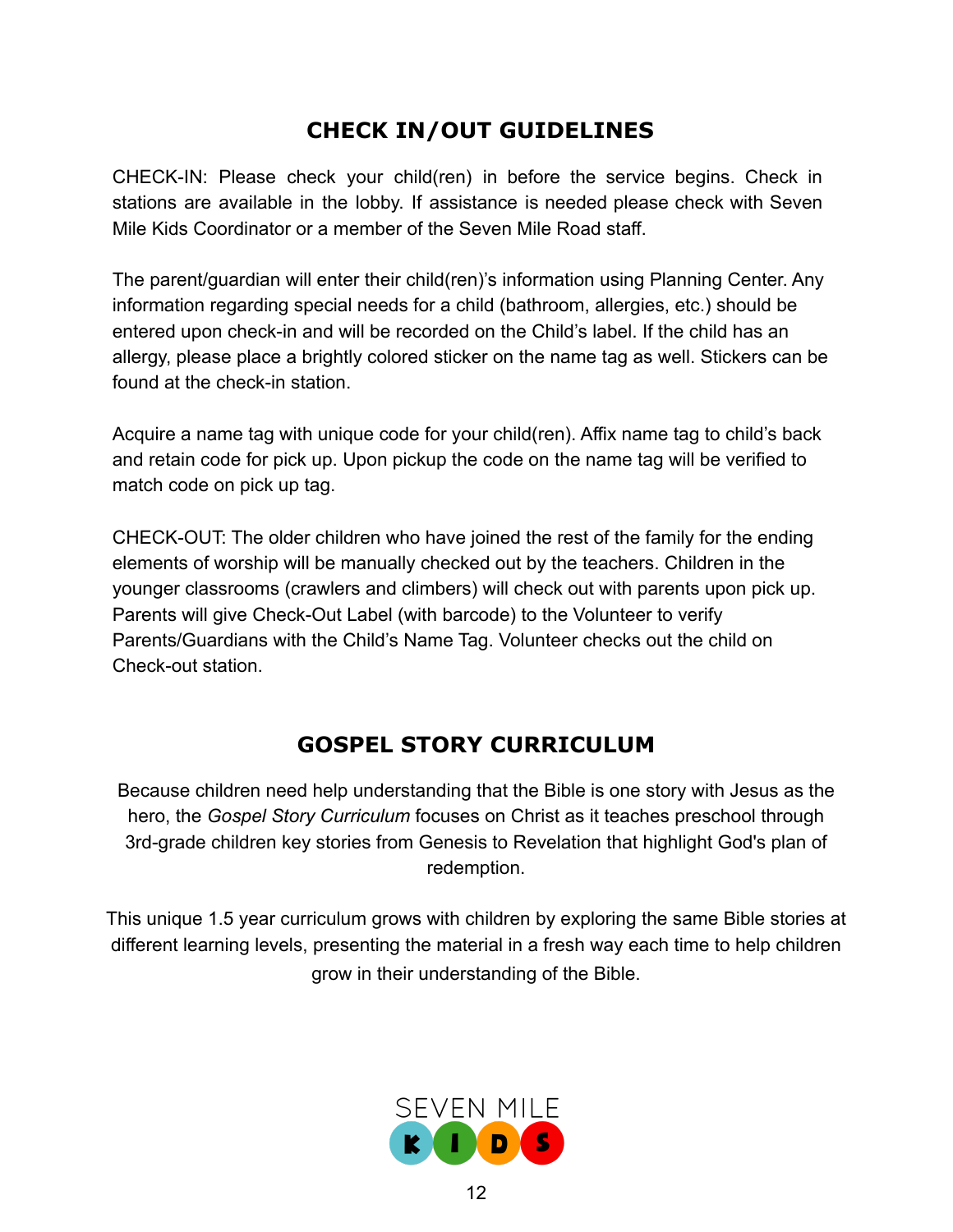# **CLASSROOM GROUPINGS**

Seven Mile Kids Classrooms:

#### **BABIES IN ARMS ROOM** \*located upstairs

● *What happens in this room?* Mothers and babies (under 12 months) are given space to stay together during the service while having access to live broadcast of the teaching. Room is stocked with toys, supplies, and comfortable seating.

#### **CRAWLERS** (1-2 years)

- *What happens in this room?* Once a child turns 1 year of age, the parents can start introducing the child to our Crawlers classroom. This classroom does not follow a curriculum as the children are encouraged to explore and play with age appropriate toys. A snack is provided by volunteers.
- *● Who is this classroom designed for?* Children who are at least 12 months old and have not yet turned 3 before the September cut off date. (2nd Sunday of September) i.e. 1 and 2 year olds
- *● What should I do when my child turns 3?* All of our children graduate to the next classroom at a fixed point, once per year. Your child will remain in the Crawlers classroom with which they started in September until the following September. Promotion Sunday happens the second Sunday in September. \* Please reach out to the Lead Volunteer team with any questions.
- *● How will I know if my child is upset and needs me?* We follow a 10-minute rule. If your child is upset, the volunteer team will make every effort to help comfort your child, after 10-minutes if your child is still upset we will text you. Parents are always invited to stay with their child during the service; however, parents who haven't been properly trained or referenced are not to assist other children other than their own.

\* Note: We adopt a "No diaper changing policy". Diaper changes will be handled only by the parent/guardian. Teachers and helpers will not be required to change any diapers. If a child needs to be changed or has an accident, a parent will be contacted via text to come care for their child. All children should have a cell phone number on their name tag for Volunteers to reach during the Sunday Gathering

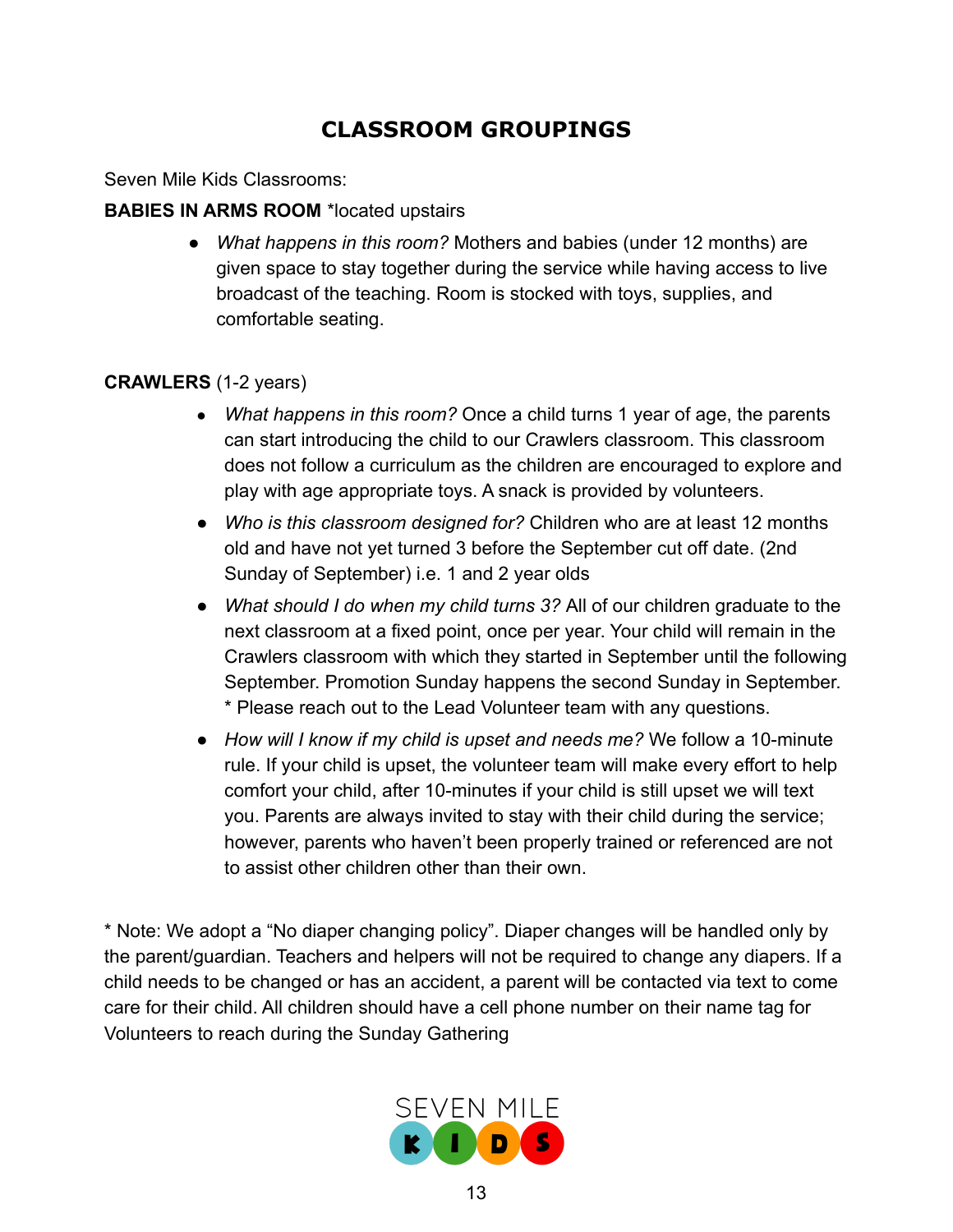#### **CLIMBERS (3-4 years)**

- *What happens in this room?* This classroom introduces our young children to organized group activities. Seven Mile Kids utilizes "The Gospel Storybook Bible" curriculum where they are introduced to brief stories from the Bible, provided with a coloring sheet corresponding to each story, and given a snack. Our toddlers are given free time to enjoy developmentally appropriate toys with their peers.
- *Who is this classroom designed for?* Children who have turned 3 before the fixed date in September and who have yet to turn 5. This classroom is designed for preschool and pre-K aged children who are developmentally ready to begin participating in curricular activities. (ie, 3 and 4 year olds)
- *● What happens if my child needs assistance using the restroom?* (\*See restroom policy). Please note on the child's check-in label if he/she needs bathroom assistance and inform the teachers at arrival. Teachers will follow up with the parent at check-out if he/she assisted the child.

#### **BUILDERS (K-1st grade)**

- *What happens in this room?* Seven Mile Kids uses "The Gospel Story" curriculum. In the preschool curriculum, children are introduced to God's big plan of salvation in Jesus Christ as they learn key Bible stories. Each lesson equips teachers to bring Christ to early elementary schoolers with the help of a lesson snapshot, simple object lessons, coloring sheets, and easy-to-follow instructions.
- *Who is this classroom designed for?* Children who are in Kindergarten and grade 1. Those who have started kindergarten or are at least 5 years of age but have yet to turn 7 at the fixed point in September (2nd Sunday) on Promotion Sunday. (ie, Kindergarteners and 1st graders)

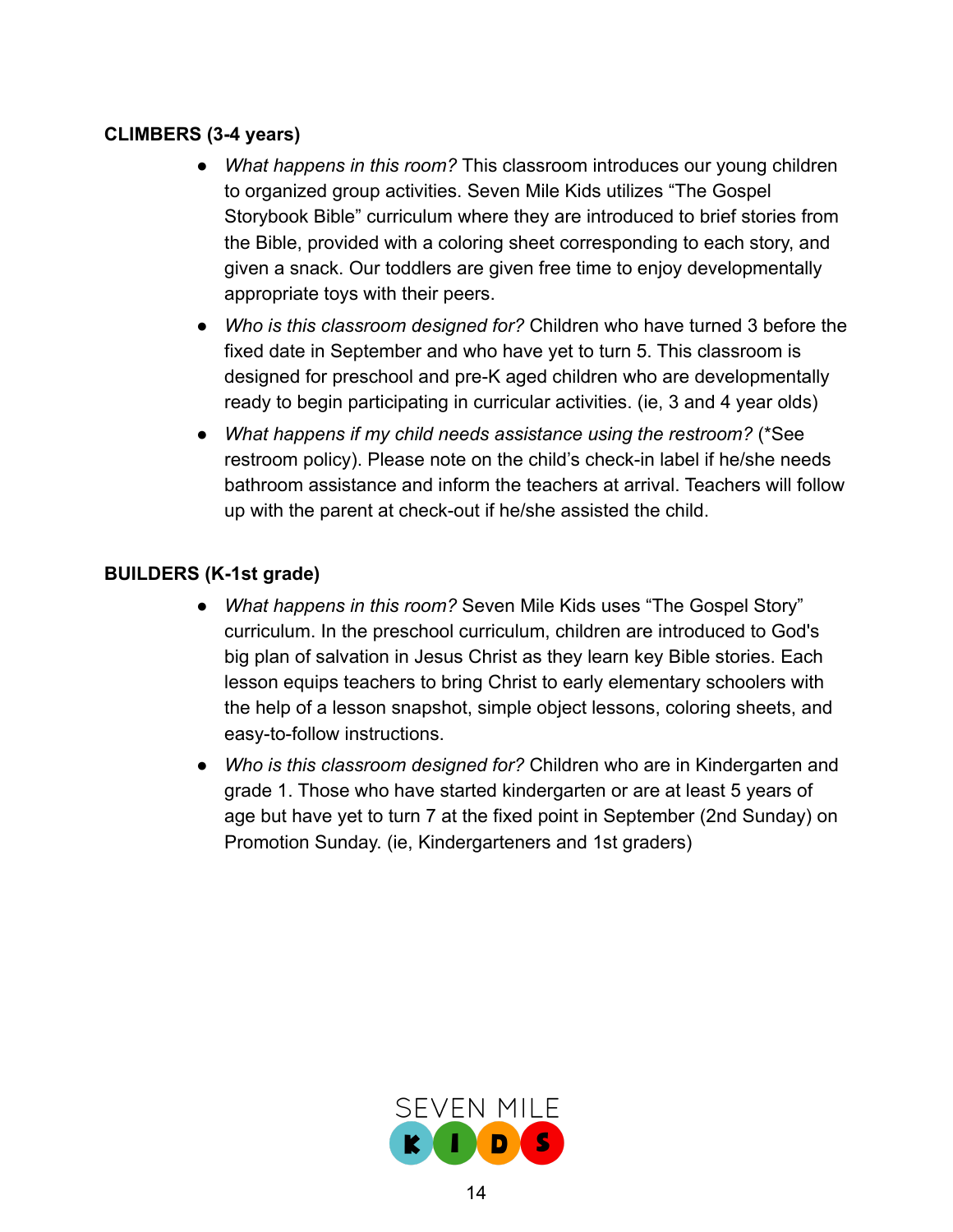#### **EXPLORERS (2nd-3rd grade)**

- *What happens in this room?* Seven Mile Kids utilize "The Gospel Story" Designed for second and third-grade children, the lower elementary curriculum takes a more detailed look at how each of these Bible stories connects to the gospel. Through age-appropriate object lessons, activities, and coloring sheets, teachers can help young elementary school children see Christ in the Old and New Testament.
- *Who is this classroom designed for?* Children who are in grades 2 and 3, or are at least 7 years old by the fixed date in September (2nd Sunday). The lower elementary curriculum takes a more detailed look at how each of these Bible stories connects to the gospel. Through age-appropriate object lessons, activities, and coloring sheets, teachers can help young elementary school children see Christ in the Old and New Testament.

Seven Mile Kids graduate children at a fixed point in the year (Second Sunday of September) to enable and ensure:

- 1. Proper ratio of teachers to children for the safety of our children
- 2. Conducive discipleship environment for instruction
- 3. Adequate amount of curriculum and supplies for each classroom
- 4. Healthy rotation where teachers serve once every six weeks
- 5. Room in each classroom for visitors

NOTE: Whatever classroom your child is in as of September for any given year, that is the classroom they will stay in until the following September. The only exception to this is children who turn one can start in the crawlers room. If you have any questions, please contact the Ministry Coordinator at Seven Mile Road Melrose.

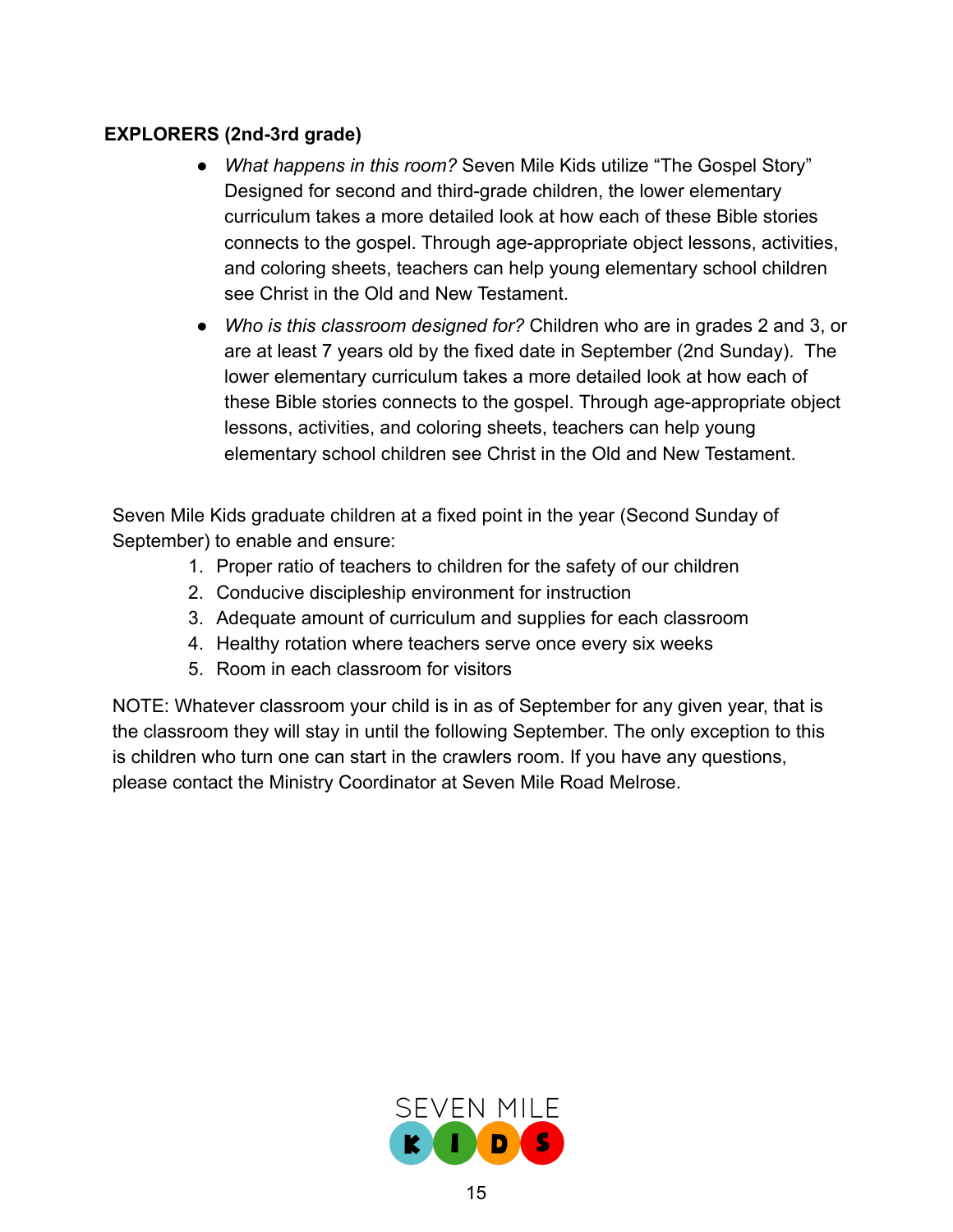# **CLASSROOM SCHEDULE**

The schedule during this time is as follows:

- 1. Rules Overview:
	- $\bullet$  Be respectful To God, others, self, authority, and property Respect church property and other's personal property
	- Be obedient To God and authority Listen to the teacher and follow directions the first time
	- Be responsible To God, others, self, authority, and property Keep your hands, feet, and bodies to yourself
	- Be positive In attitude, action, and effort Be kind to others with your words and actions
- 2. Welcome/Play
- 3. Bible Story
- 4. Object Lesson
- 5. Snack (prepackaged/single serve food, and water)
- 6. Review and Free Play

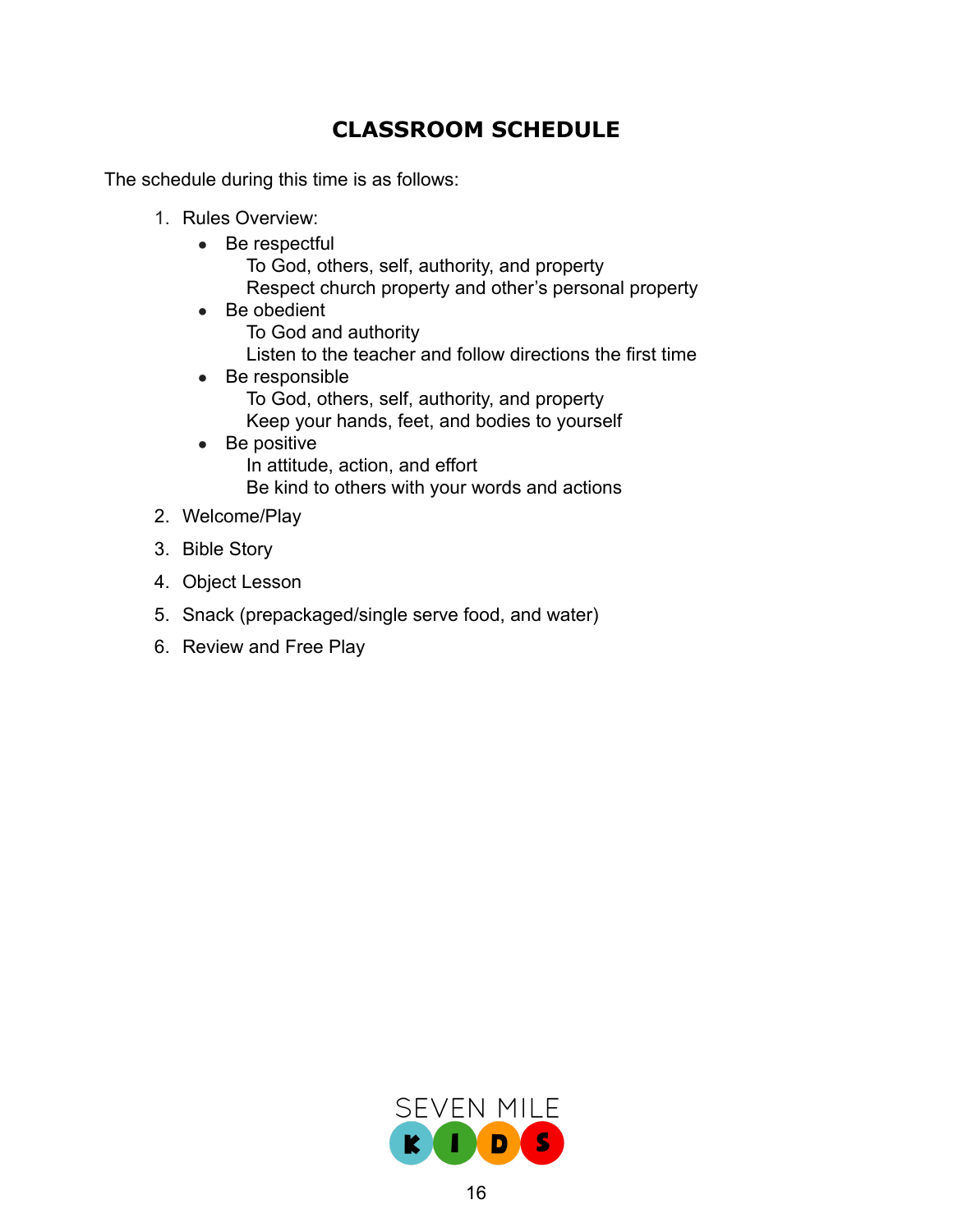# **VOLUNTEER QUALIFICATIONS & RESPONSIBILITIES**

#### QUALIFICATIONS

- Be a covenanted and functioning member of Seven Mile Road or moving towards membership with approval by a Pastor.
- Complete a CORI check, checkr background check, and Ministry Safe training.
- Lead Volunteers must be 18+ years old.
- Classroom Volunteer Helpers must be 14+ years old.
- Unquestionable integrity and trustworthiness with confidential and sensitive information.
- Dependable, flexible, and humble.
- Agree to follow all ministry policies laid out in the handbook.
- Anticipate and thrive in rapidly changing environment requiring frequent adjustment of job roles and duties.
- Read and understand this Seven Mile Kids handbook
- Attend annual teacher training in August

#### JOB RESPONSIBILITIES

- Provide a safe, clean, and loving environment for Seven Mile Road parents and visitors to drop off their children.
- Provide a safe and sanitary environment for children to prevent sickness or injury including observing every Name Tag for safety notes (allergies, bathroom help, etc.)
- Prepare to lead lesson (if applicable), activities, and games as indicated in the curriculum which is sent out quarterly as the schedule is made and weekly in the reminder email.
- In an emergency situation, sub in for any immediate volunteer needs.
- Immediately report any physical, emotional, verbal, mental, and/or sexual abuse to pastor and parent.
- Learn and use Planning Center Online for scheduling
- Be responsive to scheduling and email communication with Ministry Coordinator. \*In the event you are unable to serve on a scheduled Sunday, please use SLACK to coordinate a swap in dates with other teachers. If you are unable to secure a substitute,

please then reach out to the Point Person scheduled for that week.

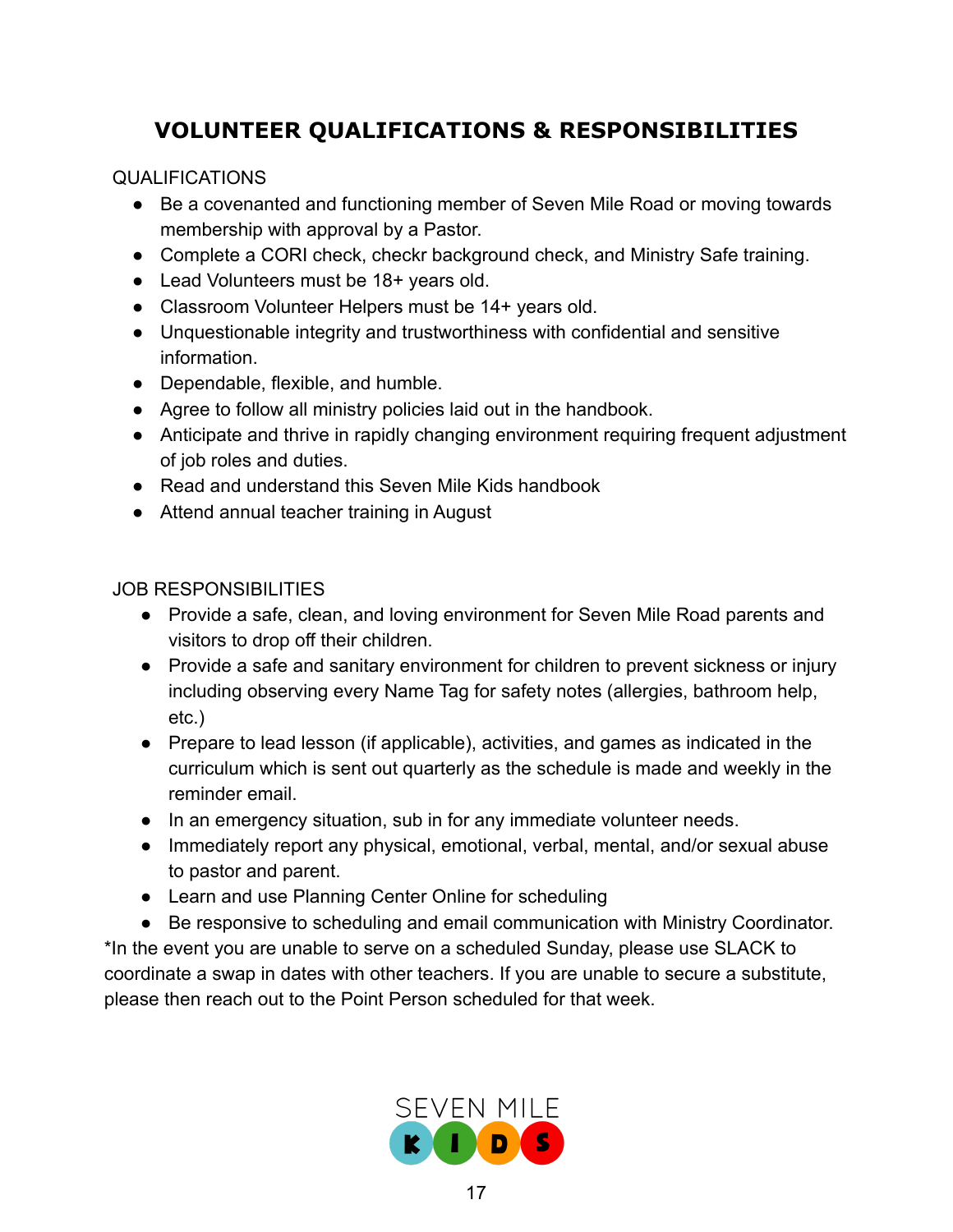# **POLICY REVIEW**

Every year, the Executive Leadership of Seven Mile Road will conduct a review of the policies and procedures for Seven Mile Kids. If necessary, the policies and procedures will be modified in accordance with the guidelines of the organization and its leaders. When changes are made, ministry leaders will communicate them to all employees and volunteers affected by the policy changes.

This Handbook will also be sent to the entire congregation each year in September for parents and volunteers to review.

# **ANNUAL RE-ENROLLMENT**

Each year, all Seven Mile Kids employees and volunteers will take part in the following:

- Seven Mile Kids Ministry Training
- CORI Application

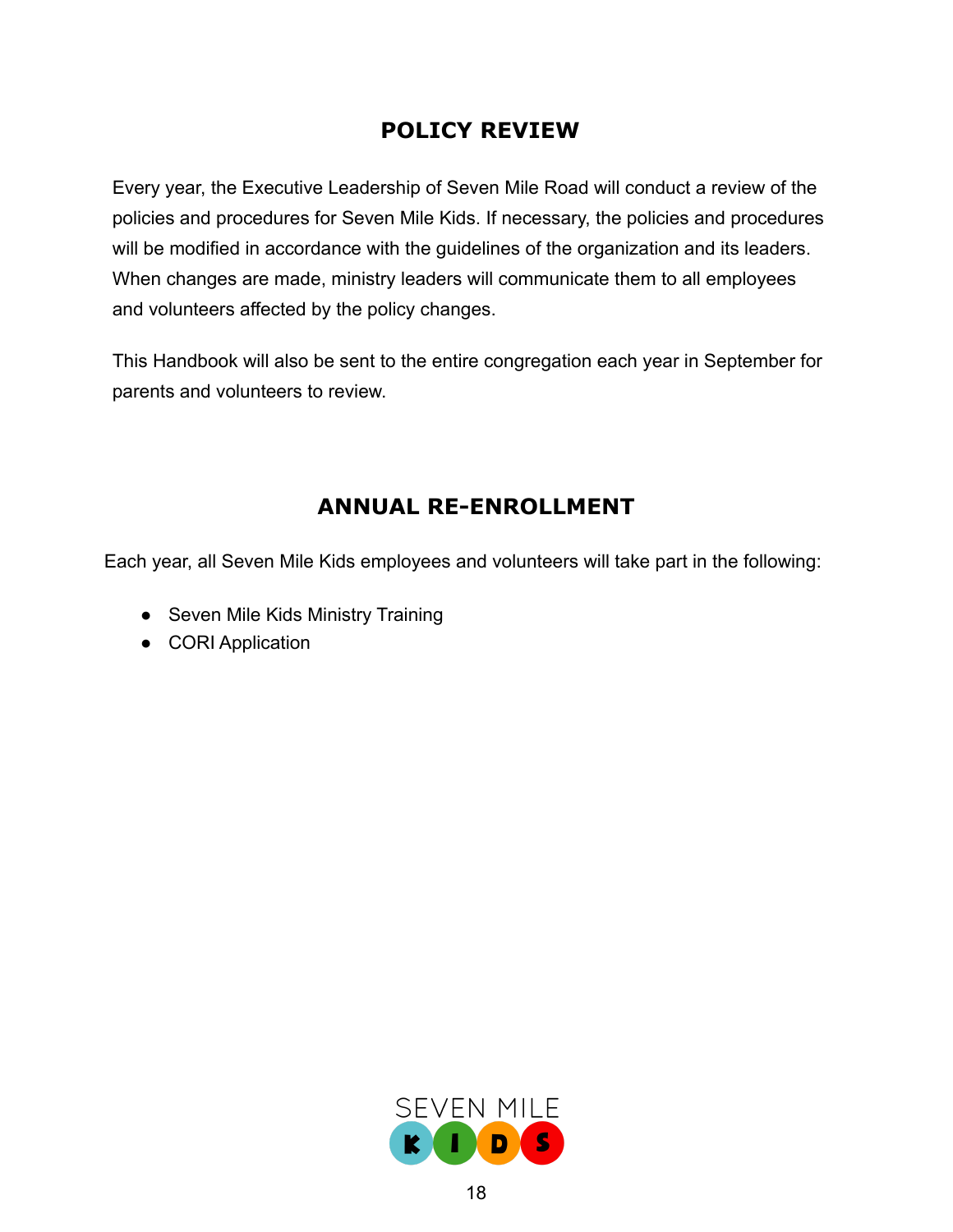# **STAFF CONTACTS**

Justin Gottlieb - Acting Lead Pastor

justi[n@sevenmileroad.org](mailto:kruse@sevenmileroad.org)

Sara Bida – Ministry Coordinator sara[@sevenmileroad.org](mailto:heather@sevenmileroad.org) I (774) 291-6010

## **SEVEN MILE KIDS POINT PERSON TEAM**

Heather Prevett prevett.h[@gmail.com](mailto:margaretkruse@yahoo.com) | (864) 979-1564

Stefanie Pothier [stefaniempothier@hotmail.com](mailto:stefaniempothier@hotmail.com) | (781) 350-8960

Amy Robinson jacobamy555[@gmail.com](mailto:sara.bida@gmail.com) | (503) 679-6428

Jenn Cuthbert jcuthbert5@gmail.com I (617) 785-0281

Aubrie Eaton aeaton2894@gmail.com I (610) 462-7796

Chelsea Reddin chelsea\_reddin@yahoo.com I (617) 840-2786

Seven Mile Road Office: 84 Green Street Melrose, MA 02176 781-313-3421 www.sevenmilemelrose.com

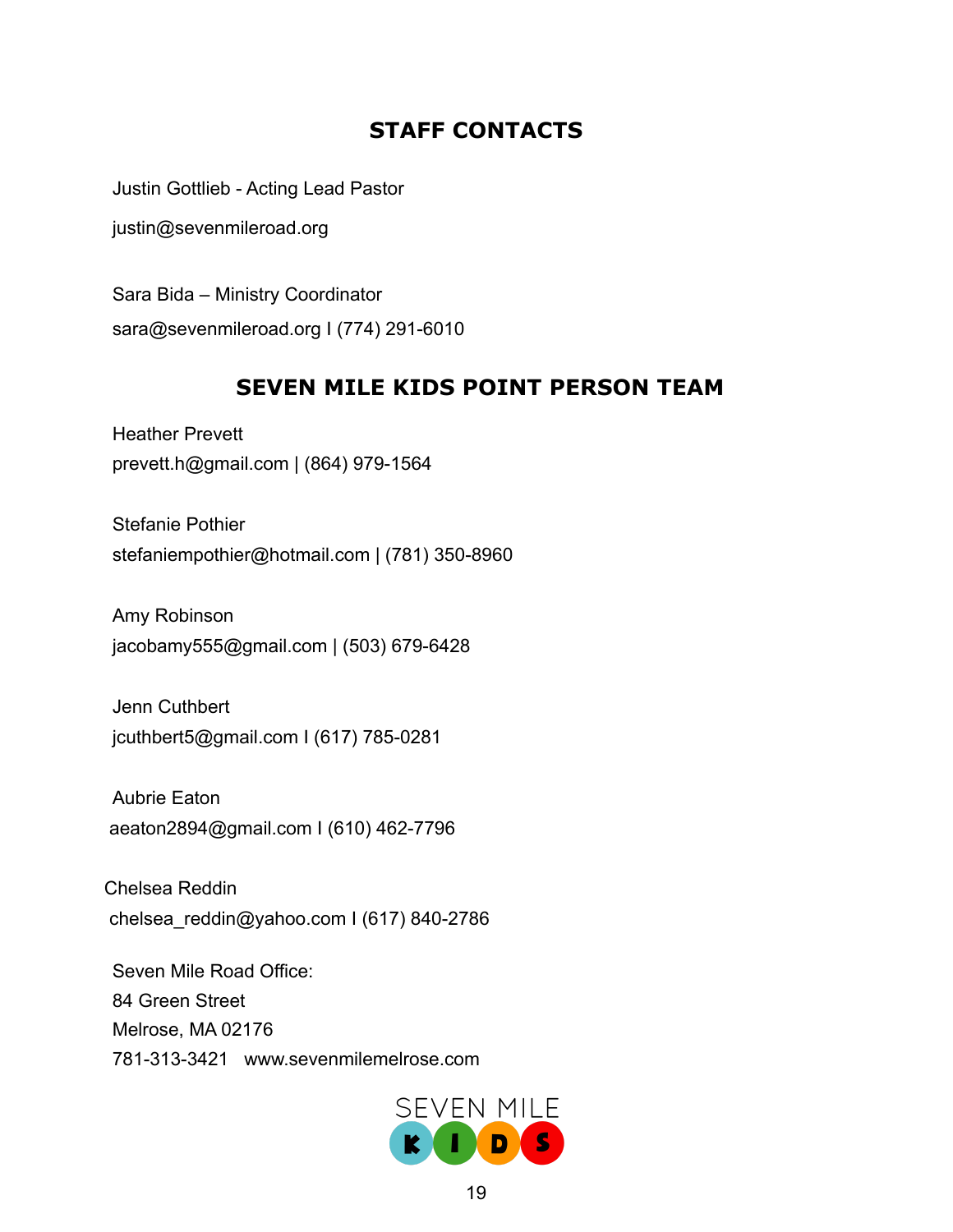# **SEVEN MILE ROAD EMERGENCY INJURY REPORT**

| Name:                                          | Address: |                     |
|------------------------------------------------|----------|---------------------|
| Date of Injury:<br>Where did the injury occur? | Time:    | $\Box$ AM $\Box$ PM |
| Person Injured Name:                           |          | Age:                |
| Address:                                       |          | Telephone:          |
| Name of parents/guardians (if a minor):        |          |                     |
| Injuries sustained:                            |          |                     |

Where was injured taken? (hospital/doctor):

Relationship to Seven Mile Road: **Q**Member QVisitor QVolunteer QEmployee ❏ Student/Camper ❏Tenant/Resident ❏Other

If injury occurred on insured's premises, for what purpose was the injured on the premises?

Who was responsible for supervision at the time of injury?

If injury occurred elsewhere, what connection did it have with the insured's operations or activities?

Does the injured party have personal medical insurance that could apply? ❏Yes ❏No Name of medical insurance company:

Full Description of Incident:

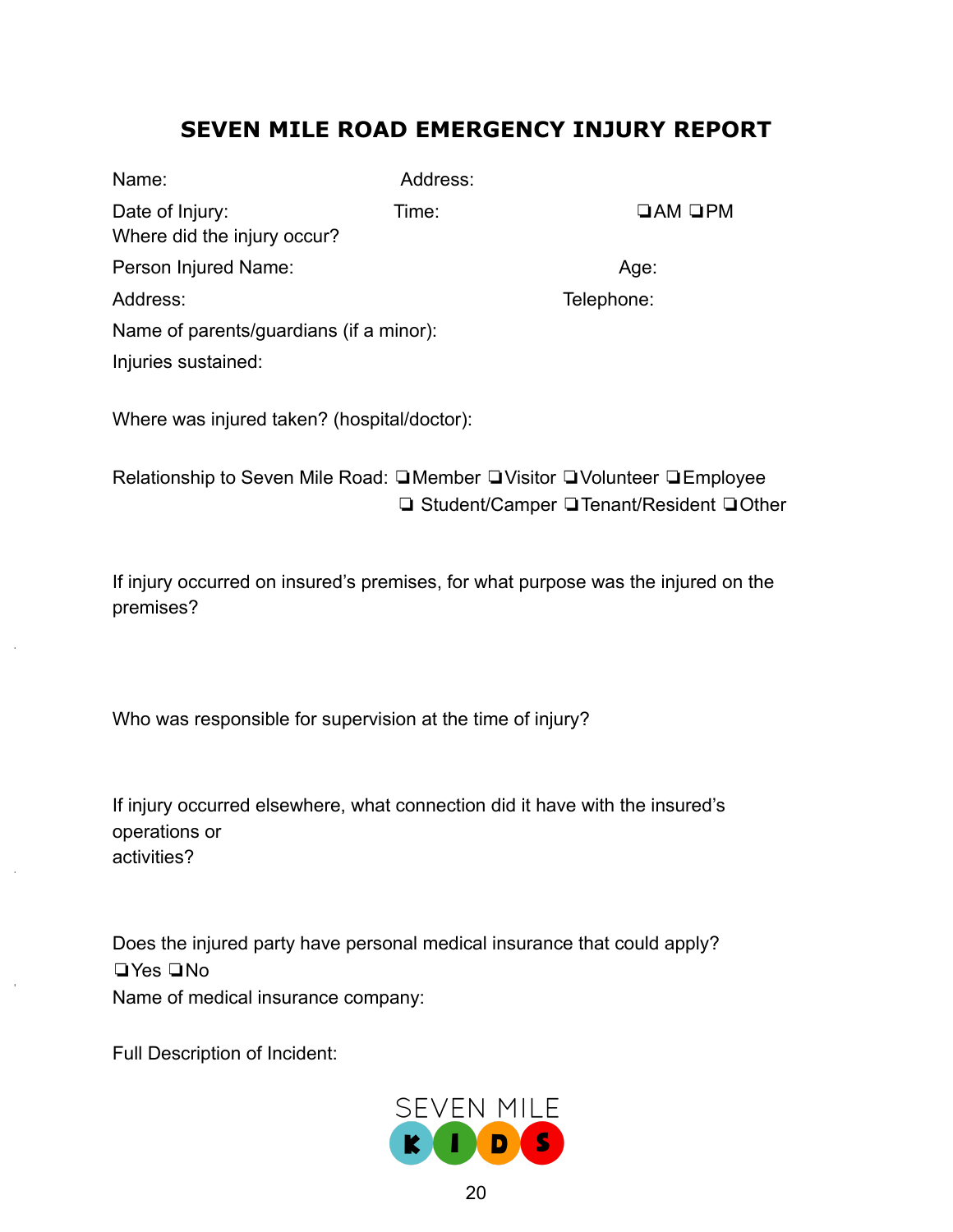Witness #1

 $\sim$ 

 $\bar{z}$ 

 $\sim$ 

Address:

Name Telephone

Witness #2

Address:

Name Telephone

Signature: \_\_\_\_\_\_\_\_\_\_\_\_\_\_\_\_\_\_\_\_\_\_\_\_\_\_ Date of Report: \_\_\_\_\_\_\_\_\_\_\_\_\_\_\_\_